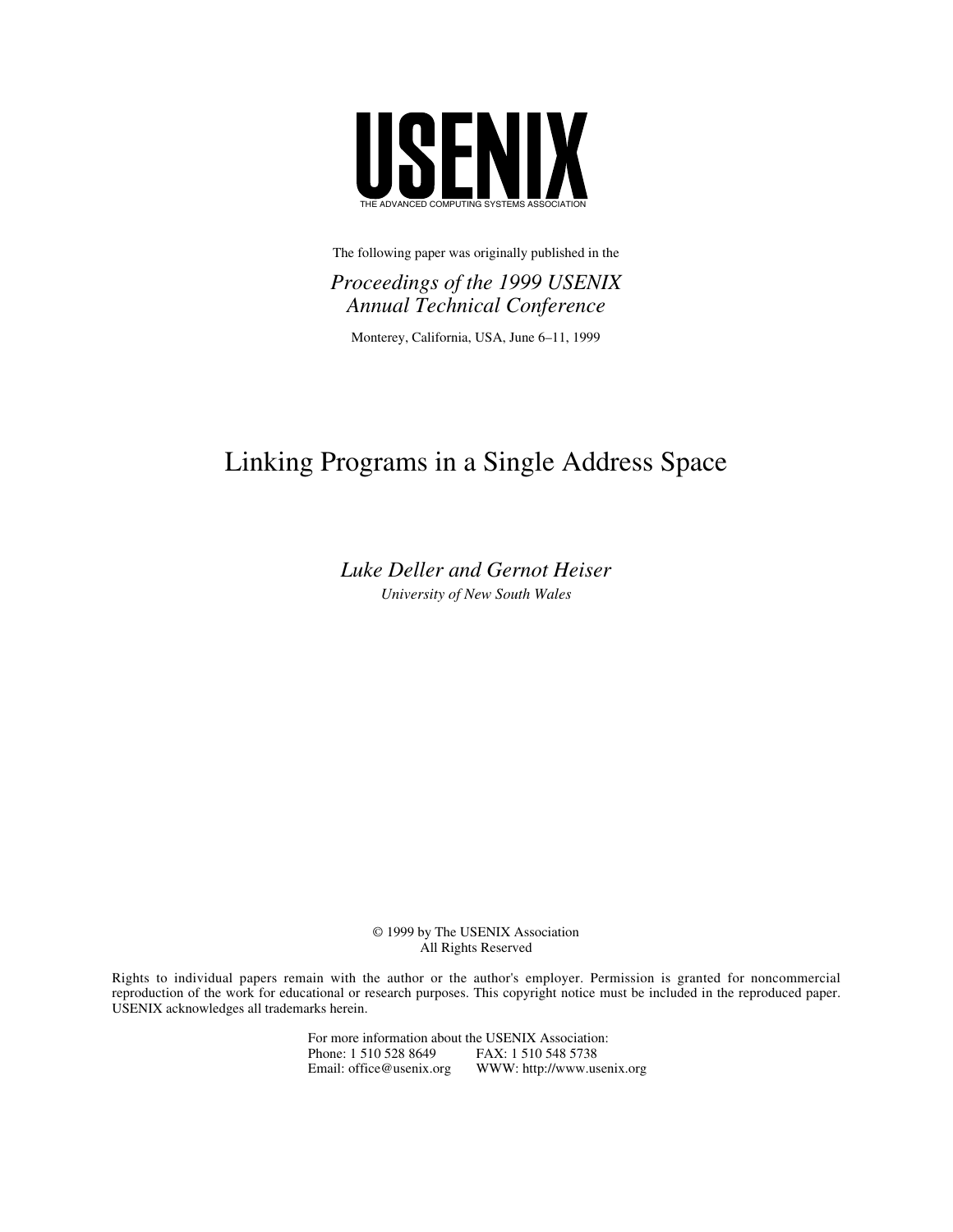# Linking Programs in a Single Address Space

Luke Deller, Gernot Heiser *School of Computer Science & Engineering University of New South Wales Sydney 2052, Australia* {luked,gernot}@cse.unsw.edu.au, http://www.cse.unsw.edu.au/~disy

#### **Abstract**

Linking and loading are the final steps in preparing a program for execution. This paper assesses issues concerning dynamic and static linking in traditional as well as single-address-space operating systems (SASOS). Related loading issues are also addressed. We present the dynamic linking model implemented in the Mungi SASOS and discuss its strengths and limitations. Benchmarking shows that dynamic linking in a SASOS carries significantly less overhead than dynamic linking in SGI's Irix operating system. The same performance advantages could be achieved in Unix systems, if they reserved a portion of the address space for dynamically linked libraries, and ensured that each library is always mapped at the same address.

#### **1 Introduction**

Single-address-space operating systems (SASOS) make use of the wide address spaces offered by modern microprocessor architectures to greatly simplify sharing of data between processes [WSO<sup>+</sup> 92,CLBHL92,RSE<sup>+</sup> 92, CLFL94]. This is done by allocating *all data* in the system, whether transient or persistent, at a unique and immutable virtual address. As a result, all data is *visible* to every process, and no pointer translations are necessary for sharing arbitrary data structures. While the global address space makes all data addressable, a protection system ensures that *access* only succeeds when authorised. Protection relies on the fact that a process can only access a page if it has been mapped to a RAM frame, by the operating system loading an appropriate entry into the translation lookaside buffer (TLB). The operating system thus has full control over which parts of the single address space are accessible to a given process.

As persistent data, i.e., data whose lifetime is independent of that of the creating process, is always mapped into the virtual address space (at an immutable address), SASOS do not need a file system. For compatibility with other systems, a file system interface can be provided, of course, but it represents nothing more than a different way to access virtual memory. All disk I/O is done by the virtual memory paging system.

Such a SASOS is rather different from a system like MacOS, which also shares an address space between all executing programs. The main difference (other than the absence of memory protection) is that the latter system does not ensure that a data item has a unique address for its lifetime. For example, files can be mapped into memory, but each time a file is opened, it will be mapped at a different address. As each object in a SASOS has an immutable address, pointers are perfect object references which do not lose their meaning when passed between processes or stored in files. This greatly facilitates sharing of data between programs in a SASOS, as any data item can always be uniquely identified by its virtual memory address.

Besides sharing, the single address space also significantly simplifies system implementation [WM96] and improves performance even for applications which are not aware of the single address space [HEV<sup>+</sup> 98]. However, the changed notion of address spaces makes it necessary to rethink a number of issues relating to how the system is used in practice. These include preparing programs for execution: how to bind together separately compiled program components ("linking"), and how to get an executable program into a state where the CPU can execute its instructions ("loading").

In this paper we examine the issues of linking and loading of programs in traditional Unix systems, as well as in SASOS. We present the model of (dynamic) linking used in the Mungi SASOS [HEV<sup>+</sup> 98] which is under development at UNSW. The implementation of dynamic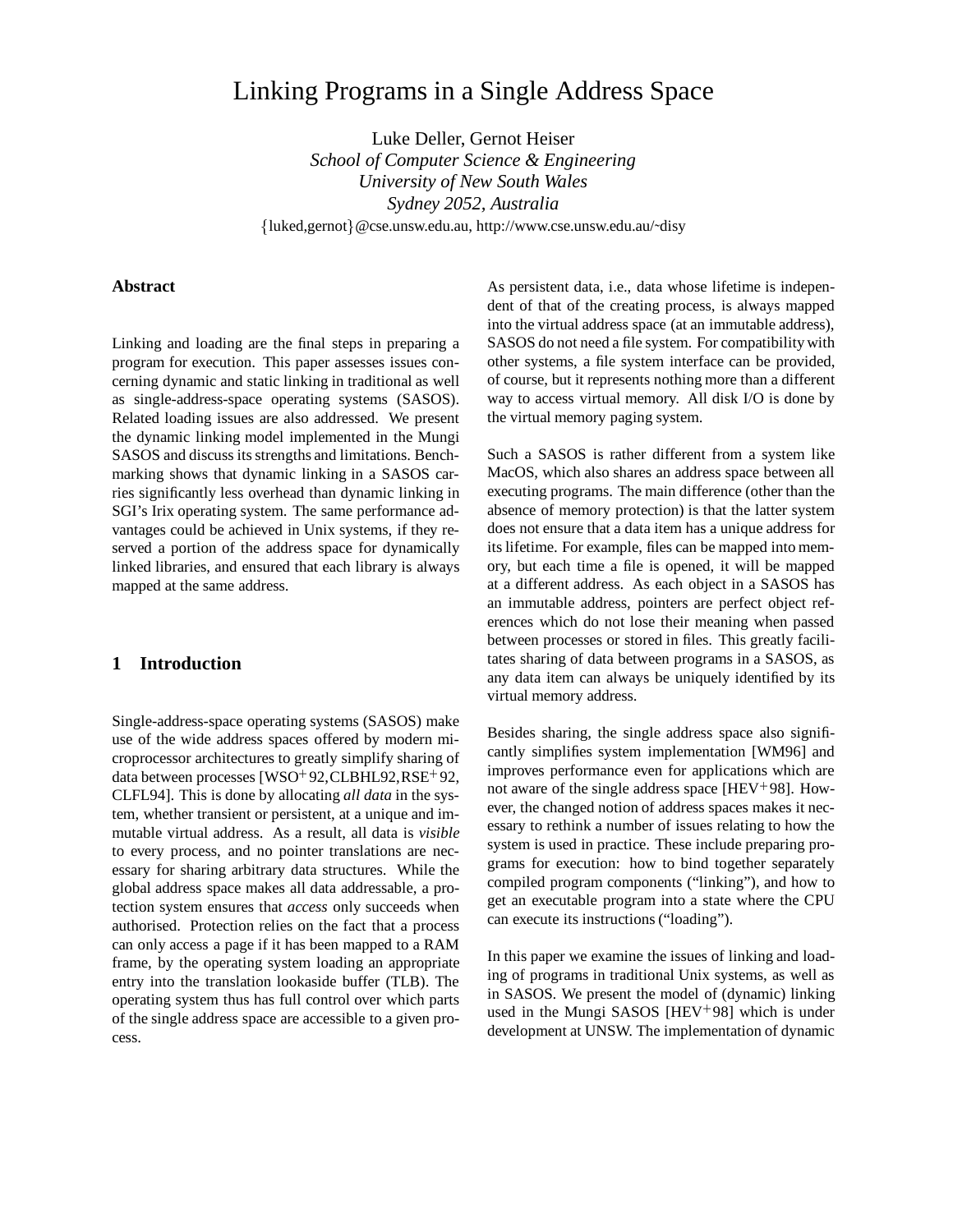linking in Mungi is discussed and its performance compared to that of Unix operating systems.

linking:

# **2 Linking in traditional operating systems**

Traditional operating systems, such as Unix systems, generally feature two forms of linkage, static and dynamic.

During *static linking*, all code modules are copied into a single executable file. The location of the various modules within that file implies their location in the memory image (and hence in the address space) during execution, and therefore target addresses for all cross-module references can be determined and inserted into the executable file by the linker.

A *dynamic linker*, in contrast, inserts symbolic references to (library) modules in the executable file, and leaves these to be resolved at run time. In operating systems conforming to the Unix System-V interface [X/O90], such as SGI's Irix, DEC's Digital Unix or Sun's Solaris-2, this works as follows.

For each library module to be linked, the linker allocates a *global offset table* (GOT).<sup>1</sup> The GOT contains the addresses of all dynamically linked external symbols (functions and variables) referenced by the mod $ule.<sup>2</sup>$  When a program referencing such a dynamically linked module is loaded into memory for execution, the imported module is loaded (unless already resident) and a region in the new process' address space is allocated in which to map the module. The loader then initialises the module's GOT (which may require first loading other library modules referenced by the module just loaded).

A variant of this is *lazy loading*, where library modules are not actually loaded until accessed by the process. If lazy loading is used, a module's GOT is initialised at module load time with pointers to stub code. These stubs, when called, invoke the dynamic loader, which loads the referenced module and then replaces the respective entries in the GOT by the addresses of the actual variables and functions within the newly loaded module.

Dynamic linking has a number of advantages over static

- 1. Library code is not duplicated in every executable image referencing it. This saves significant amounts of disk space (by reducing the size of executable files) and physical memory (by sharing library code between all invocations). These savings can be very substantial and have significant impact on the performance of the virtual memory system.
- 2. New (and presumably improved) versions of libraries can be installed and are immediately usable by client programs without requiring explicit relinking.
- 3. Library code which is already resident can be linked immediately, thus reducing process startup latency.

Lazy loading further reduces startup cost, at the expense of briefly stalling execution when a previously unaccessed library module requires loading. For libraries which are only occasionally used by the program, this results in an overall speedup for runs which do not access the library. However, this comes at a cost: Should the referenced library be unavailable (e.g., by having been removed since program link time) this may only become evident well into the execution of the program. Many users will prefer finding out about such error conditions at program startup time.

The main drawbacks of dynamic linking are:

- 1. Extra work needs to be done at process instantiation to set up the GOT. However, this overhead is easily amortised by loading much less code in average, as some libraries will already be resident.
- 2. If a dynamic library is (re)moved between link and load time, execution will fail. This is the main reason that Unix systems keep static linking as an option.
- 3. The location of a dynamically linked module in the process' address space is not known until run time, and the same module will, in general, reside at different locations in different clients' address spaces. This requires that dynamically linked libraries only contain *position-independent code*. 3 Position independence requires that all jumps must

<sup>1</sup>The "global offset table" is Irix terminology, Digital Unix calls it *global address table*.

<sup>2</sup>A further level of indirection is used when an entry references a module exporting a large number of symbols, and for efficiency reasons local symbols are also included.

<sup>3</sup>This is different from *relocatable code* normally produced by compilers. Relocatable code contains addresses which are relative to some yet unresolved symbols. The linker resolves these and replaces them by absolute addresses.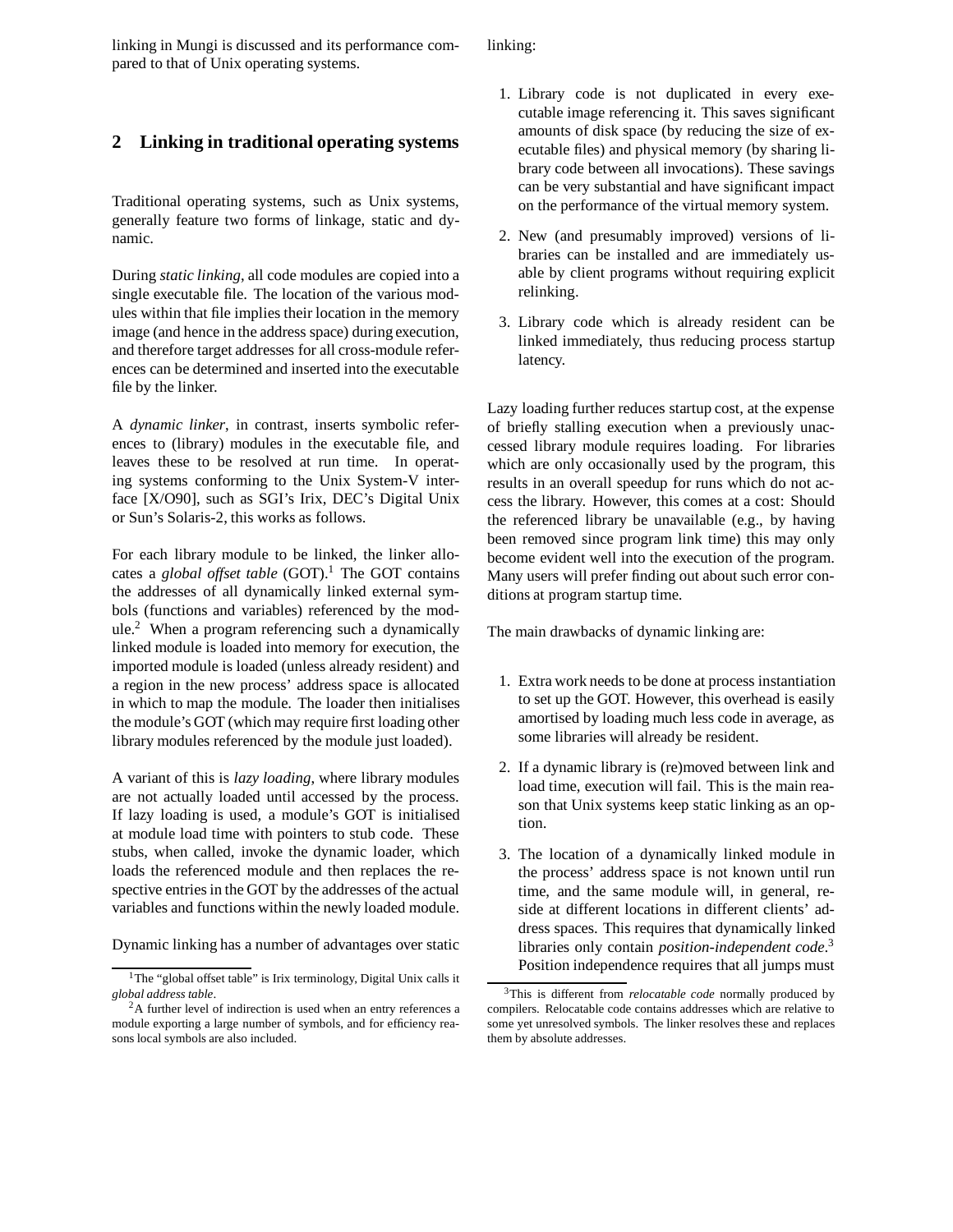be PC-relative, relative to an index-register containing the base address of the module, or indirect (via the GOT).

The main cost associated with positionindependent code is that of locating the GOT. *Every* exported ("public") function in the module must first locate the module's GOT. The GOT is allocated at a constant offset from the function's entry point (determined by the linker) so the function can access it using PC-relative addressing. This code must be executed at the beginning of every exported function. In addition, there is an overhead (of one cycle) for calling the function, as an indirect jump must be used, rather than jumping to an absolute address. These costs will be examined further in Section 6.

Note that the GOT is an example of *private static data*, i.e., data belonging to a module but not shared between different instantiations of the module. Any variable declared "extern" or "static" in the library and not used read-only falls into that category.

It is interesting to note that Digital Unix' *quickstart* facility [DEC94] tries to avoid some of the problems of dynamic linking by reserving a system-wide unique virtual address range for dynamically linked libraries in the Alpha's large address space. This reduces process startup costs by the ability to easily share an already loaded library without address conflicts. However, address clashes cannot be completely avoided, as there is nothing to *enforce* unique virtual address for every library — only a SASOS can give such a guarantee. Consequently, Digital Unix still needs to use position-independent code and pay the overhead this implies. However, Digital's attempt to simulate a single address space for libraries is a good indication of some of the advantages a SASOS offers.

## **3 Linking in single-address-space systems**

A single address space simplifies many things and complicates a few; linking is no exception. Generally speaking, the single address space makes it easy to share data, and difficult not to share. The latter implies some special effort to avoid sharing of private static data.

#### **3.1 Static linking in a SASOS**

*Static linking* by copying all libraries into a single executable is possible in a SASOS exactly as in Unix systems. Consequently, standard static linking in Mungi has the same drawbacks as in Unix: excessive disk and memory use, as well as the requirement to re-link in order to utilise new library versions. Therefore, alternative linking schemes are desirable.

Owing to the fact that all objects in the single address space are at any time fully and uniquely identified by their unchanging address, copying library modules is unnecessary when creating an executable program. Instead, libraries can be executed *in-place*, and the linker only needs to replace references to library modules with (absolute) addresses. No position-independent code is needed, avoiding that source of efficiency loss. This scheme, called *global static linking* was proposed by Chase [Cha95] for the Opal SASOS.

Global static linking is fast and has some of the attractive features of dynamic linking in Unix systems, in particular automatic code-sharing. However, the scheme has two significant drawbacks which limit its applicability in practice:

- As it is a form of static linking, new versions of libraries cannot be used unless programs are relinked. Note that it is not possible to update a library in-place, as this would break entrypoint addresses in all programs which linked that library. While this could be circumvented by accessing all entrypoints via a jump table, that would not help with currently executing programs which use the library — they would have to terminate prior to replacing the library. To maintain smooth operation, a new library version must be created at a different virtual address, with a naming service pointing to the latest version to be used by the linker.
- Global static linking does not allow private static data. Such data needs to reside at an address where it can be found by the library code, but that address must be different for different instantiations of the library (or the data would not be private to the invoking process).

Private static data must reside in a separate data segment, which must be set up separately for each client process. Similar to dynamic linking in Unix, the problem is how to tell the library code where to find the data segment.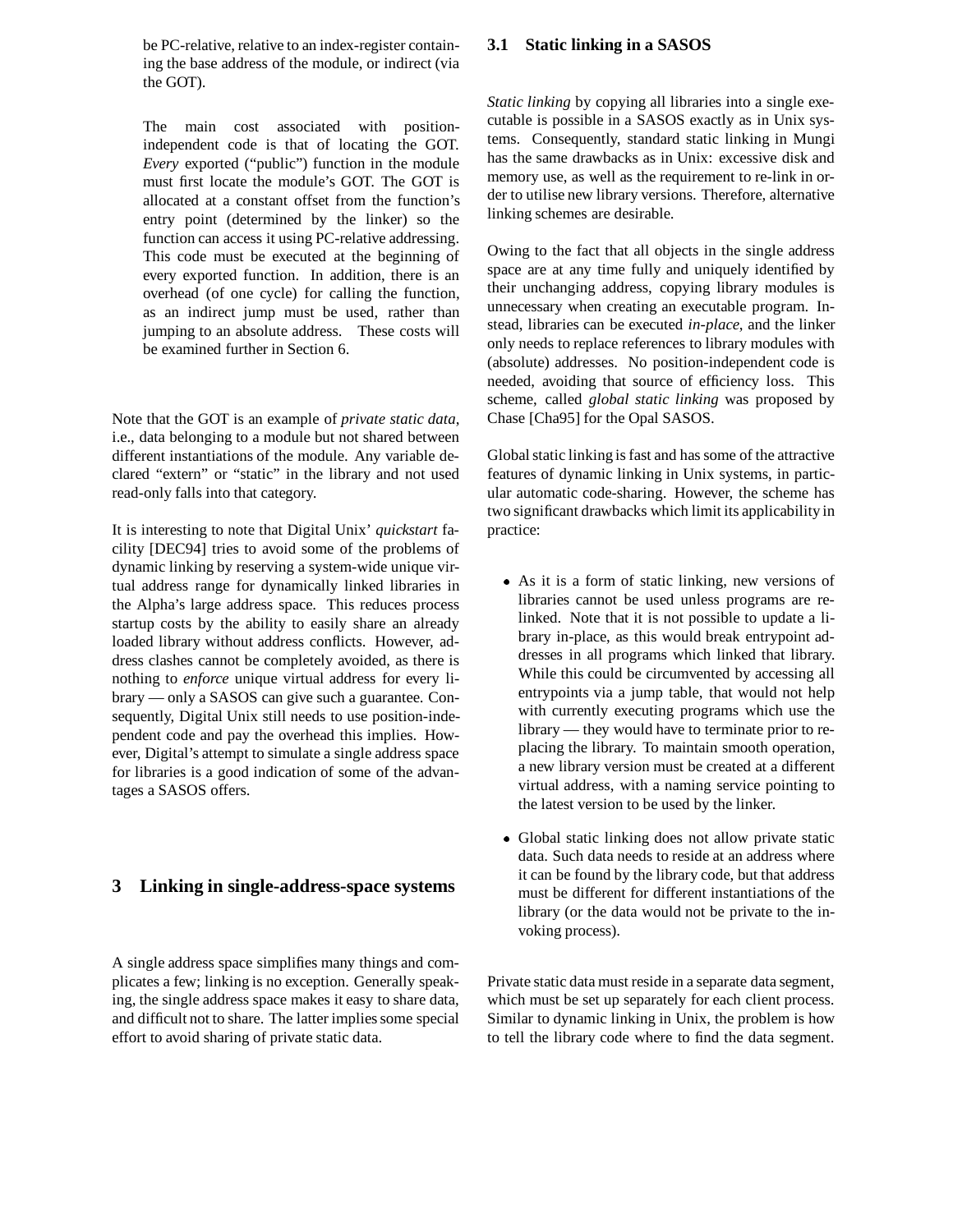Chase suggests a variation of the GOT used by Unix dynamic linkers: Each process allocates a table for each module containing the addresses of that module's private static data. A dedicated register, the *global pointer*, is loaded with the base address of the address table of the presently executing library module. The difficulty is in loading the global pointer with the correct address. Unlike the Unix case, this cannot be done by PC-relative addressing, as the offset differs between instantiations.

Chase favours (but apparently did not implement) an approach where the called function looks up the correct global-pointer value in a process-specific table (accessed via its thread descriptor, which in Opal is reachable from the stack pointer). The table is indexed by a slot number which is statically assigned to the module containing the function. Given that it is impractical to make this (per-process) table very big, this imposes serious limitations on the use of modules containing private static data — each process can only use a small number of such libraries and even then, clashes between the statically assigned slot numbers preclude importing certain combinations of library modules. Furthermore, at least two memory reads plus some arithmetic is required to obtain the global pointer value on each call across module boundaries.

#### **3.2 Dynamic linking in a SASOS**

Even if the problem with private static data is resolved (or ignored), any form of static linking retains one major drawback: A new version of a library cannot be incorporated without relinking client programs. This can only be achieved by dynamic linking.

The IBM AS/400, a SASOS which, in its former guise as System/38 [Ber80], goes back to the mid 1970's, originally *only* supported dynamic linking ("late binding" in IBM terminology) [Sol96]. Static linking ("early binding by copy") was only introduced in 1993 *for performance reasons* resulting from the calling overhead. At the same time they introduced "early binding by reference" which essentially is global static linking. According to Soltis, while there is some initialisation overhead when first accessing a bound-by-reference library module, performance of subsequent calls are "about the same" as in the bound-by-copy case. No further information could be found on how the AS/400 implements dynamic linking, but the reference to performance problems of dynamic linking seems to indicate that it does not have a particularly good solution.

Roscoe [Ros95] presents a dynamic linking scheme for Nemesis. Each invocation of a library modules has its own *state buffer*, containing private static data. Modules are accessed via *interface references*, which are instantiated from *module interfaces* when resolving the symbolic reference to the module. An interface reference points to a structure containing a pointer to an *operations table* and the state buffer. A function is invoked by an indirect jump via the operations table, and the interface reference is passed as a parameter. As a result, three memory reads are required to find the address of the function to be called.

#### **4 Linking in Mungi**

Mungi supports static linking (by copying) as well as a version of dynamic linking, designed to retain the full flexibility dynamic linking offers in Unix system while minimising run-time overheads.

During execution of a program in Mungi, a *data segment* containing private static variables is associated with every instantiation of a dynamically linked module. While executing such a module's code, its data segment's address is held in the *data segment register*. <sup>4</sup> The data segment also contains *module descriptors* of imported modules. A module descriptor contains pointers to all functions imported from the module, plus a pointer to the data segment of the exporting module. This is shown in Figure 1.

#### **4.1 Initialisation of module descriptors**

Module descriptors are allocated in the importing module's data segment by the linker. To initialise a module descriptor at run time, the importing module calls the exporting module's *constructor*, passing the address of the descriptor as a parameter. In order to avoid multiple instantiation of modules which are imported by several other modules (such as libc in Figure 1), the constructor is also passed a pointer to a table of already instantiated modules. This table is held in the main module's data segment.

After verifying that its module is not already instantiated, the constructor

<sup>4</sup>On the SGI Indy we use the *global pointer register* which Irix uses to point to the GOT, hence the number of registers available to the compiler does not change with respect to Irix.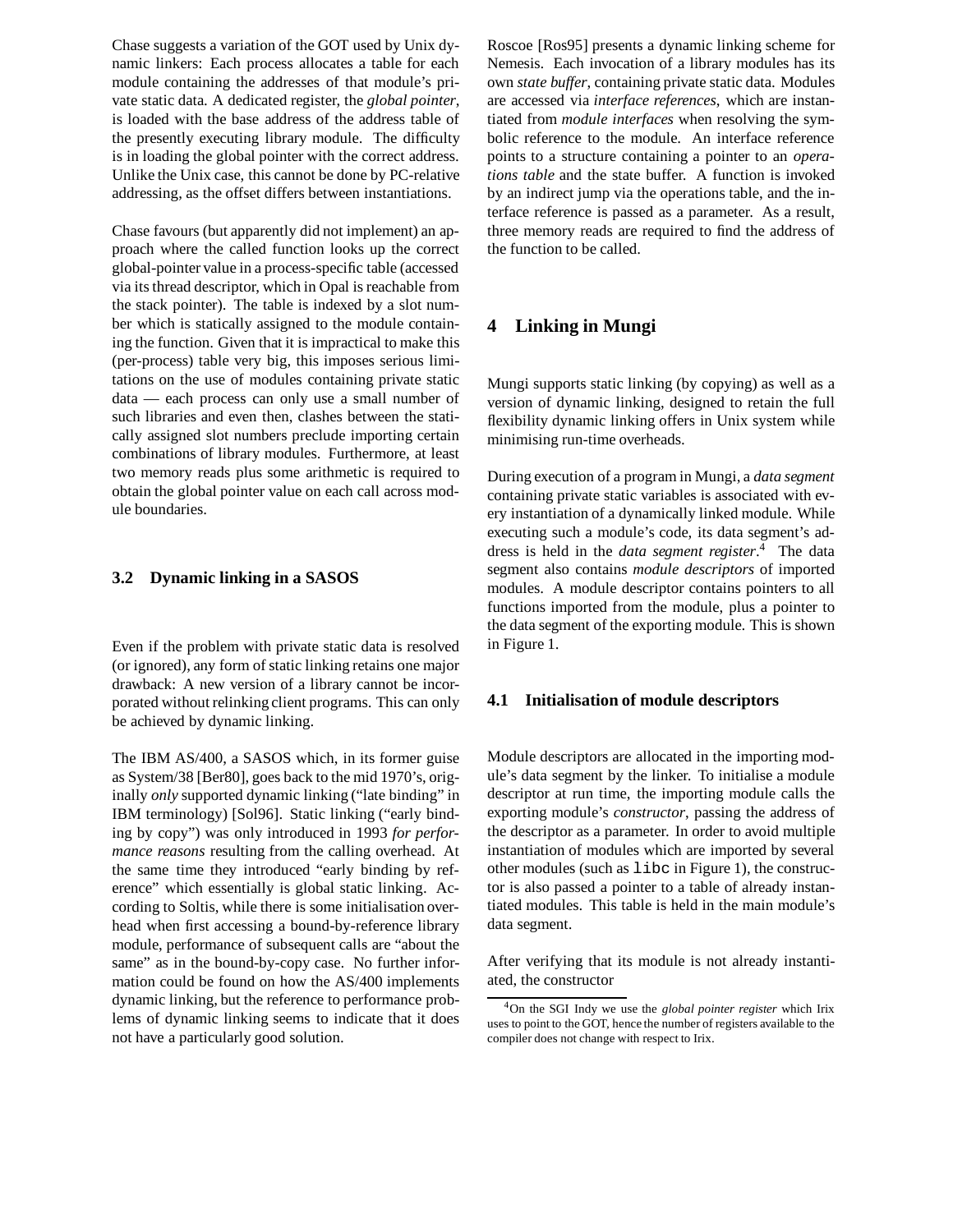

Figure 1: Memory objects (bold boxes) and module descriptors (other boxes) during execution of a dynamically linked Mungi program.

- allocates and initialises a new data segment,
- initialises the module descriptor passed by the caller, and
- updates the table of instantiated modules.

Only the second step needs to be performed for a module which has already been instantiated, in which case the address of the module's data segment is obtained from the table of instantiated modules.

The constructor is passed a third parameter, the expected size of the module descriptor. The constructor will only initialise the descriptor up to this specified size. This supports evolution of library modules — further entrypoints can be added to a library without breaking existing applications, provided that new entrypoints are added at the end.

Initialisation of the main module is somewhat different. Like a constructor, the startup code needs to allocate and initialise a data segment. In addition, the startup code must initialise the table of already instantiated modules. There is no problem with a module having startup code as well as a constructor, such a module can then be imported by other modules as well as being executed as a program.

## **4.2 Lazy initialisation**

The first step above, allocation and initialisation of the new data segment, involves calling the constructors of all imported modules. To avoid the obvious recursion problem with cyclic reference, the constructor must at this stage mark its module's entry in the table of instantiated modules as partially initialised.

Alternatively, modules can be instantiated lazily, in analogy to "lazy loading" of library modules in Unix systems.5 As lazy loading in Unix, this reduces task startup cost and reduces total overhead if a module is linked but not actually accessed at run time (at the cost of delaying fatal "module not found" errors until well into the execution).

<sup>5</sup>While there is some similarity to lazy loading, it is important to note that there is no explicit "loading" step in a SASOS — everything is already in virtual memory, and is made resident by the demand paging system on access. As far as physical memory is concerned, lazy loading is normal in a SASOS, but does not have the same drawback of delaying irrecoverable errors when libraries are removed.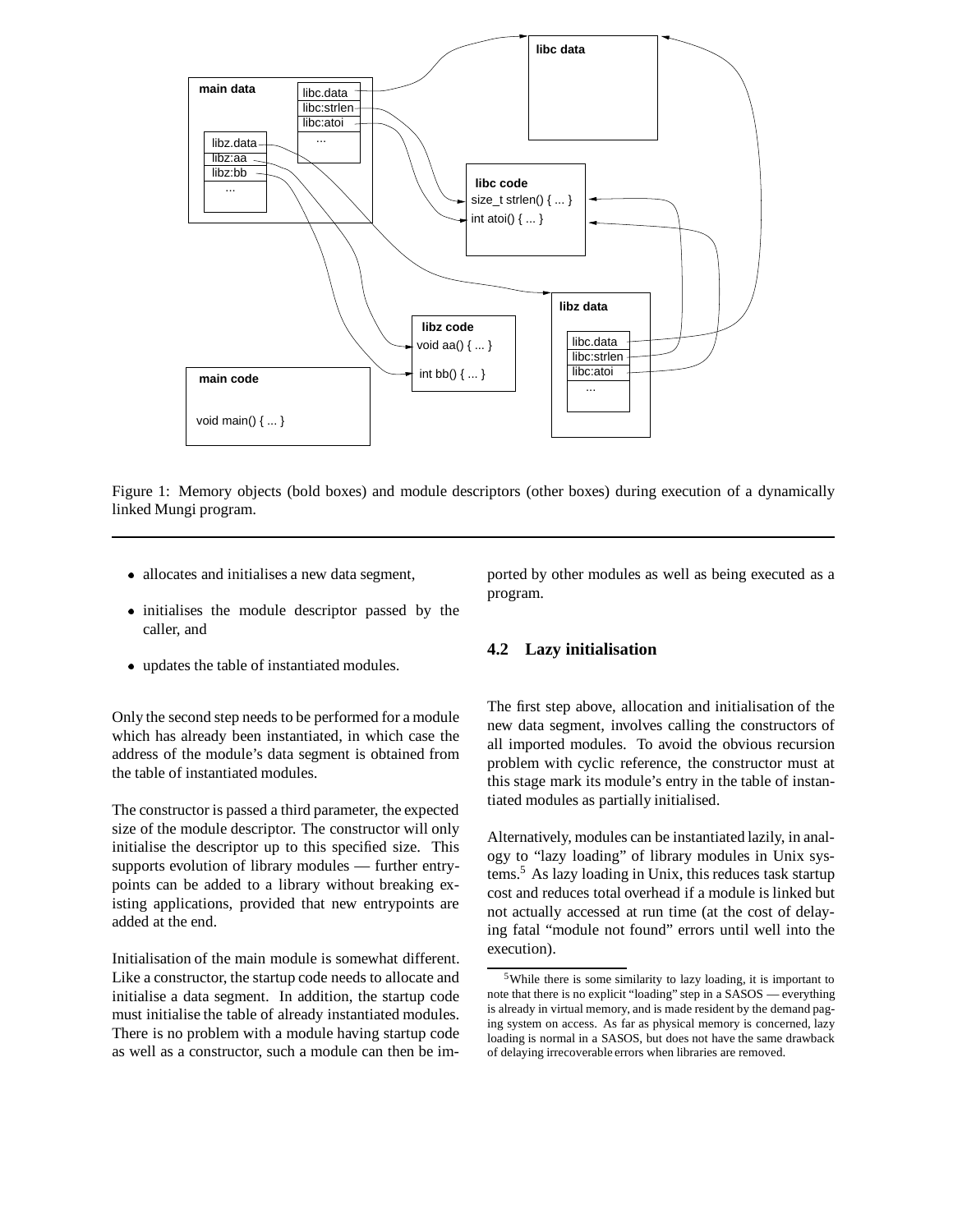A lazily initialised module has its descriptor point to initialisation stubs rather than module entry points. Each stub calls the lazy initialisation routine (which is statically linked to the module), passing it an index to its own position in the module descriptor. On the MIPS R4600, such a stub looks as follows:

1: li \$reg, constIndex 2: b lazyInitialiser

The initialiser, after setting up the module's data segment, replaces the pointer to the stub by the address of the appropriate entrypoint in the library module. The stubs require an extra 8 bytes of space per entrypoint really a negligible space overhead.

#### **4.3 Invoking library functions**

To invoke a function called printf from the library module libc, the following code is executed on the MIPS R4600:

| $\mathcal{S}$ temp, libc_descr+\ |  |  |  |
|----------------------------------|--|--|--|
| printf_index(\$dseg)             |  |  |  |
|                                  |  |  |  |
| \$dseq, libc_descr(\$dseq)       |  |  |  |
|                                  |  |  |  |
|                                  |  |  |  |
|                                  |  |  |  |

The first line loads the address of the printf function into a temporary register. This address (relative to the beginning of the data segment) is determined by the linker, and is at a constant offset from the data segment register. The next line saves the data segment register of the calling module on the stack, and line 3 sets up the segment register for the called module. Line 4 invokes the library function and line 5 restores the data segment register after its return. This code executes in 5 cycles on the R4600 (single-issue) CPU.

Note that on the R4600, a jump to a constant immediate 64-bit address (as would be used in a naive implementation of static linking) takes 7 cycles. Irix reduces this to 2–3 cycles (depending on the ability to make use of load delay slots) by using a *global pointer register* pointing to a table of entry point addresses. Comparison to the 5 cycles required for calling a dynamically linked function in Mungi indicates that the run-time overhead of dynamic linking in Mungi is very small, 2–3 cycles per call of an exported function.

The above invocation code only works if the printf entry is less than 64kB from the beginning of the data segment. This allows for about 8,000 exported functions (actually less, as some space is required for private static data). If the table becomes bigger, a somewhat longer code sequence is required, which takes 7 cycles to execute:

| 1:  | 1٩   | \$temp, libc_interf_ptr                   |
|-----|------|-------------------------------------------|
|     |      | (\$dseq)                                  |
| 2:  | sd   | $\texttt{S}$ dseq, const $(\texttt{Ssp})$ |
| 3 : | 1d   | \$tmp2, printf_index(\$temp)              |
| 4 : | jalr | \$tmp2                                    |
| 5 : | ld   | 3dseq, 0(5temp)                           |
| 6:  | 1٩   | \$dseg,const(\$sp)                        |

Note that the CPU stalls after line 3, although the compiler may be able to schedule some other instruction into the load delay slot.

We found that the biggest libraries generally used in Unix systems, libc and libX11, have between 1,000 and 1,500 entry points. (Many of these are actually internal and would not be exported if the C language provided better control over export of functions from libraries. Mungi's *module descriptors*, described in Section 5 provide such control and will therefore result in smaller interfaces for the same functionality.) We therefore expect that the shorter code sequence will almost always suffice.

# **5 Discussion**

One remaining issue is that of modules exporting variables. For example, POSIX [POS90] specifies that the global variable errno is used to inform clients of the reason for the failure of an operation. This cannot be supported by Mungi's dynamic linking scheme.

It is, of course, always possible to avoid this problem by resorting to static linking — a highly unsatisfactory way out. However, exporting global variables from library modules is very bad practice, as it is not multi-threading safe. For that reason, Unix systems must break POSIX compliance if they want to support multithreaded processes. Modern Unix systems inevitably<sup>6</sup> use a construct like

<sup>&</sup>lt;sup>6</sup>We checked Irix, Digital Unix, Solaris and Linux.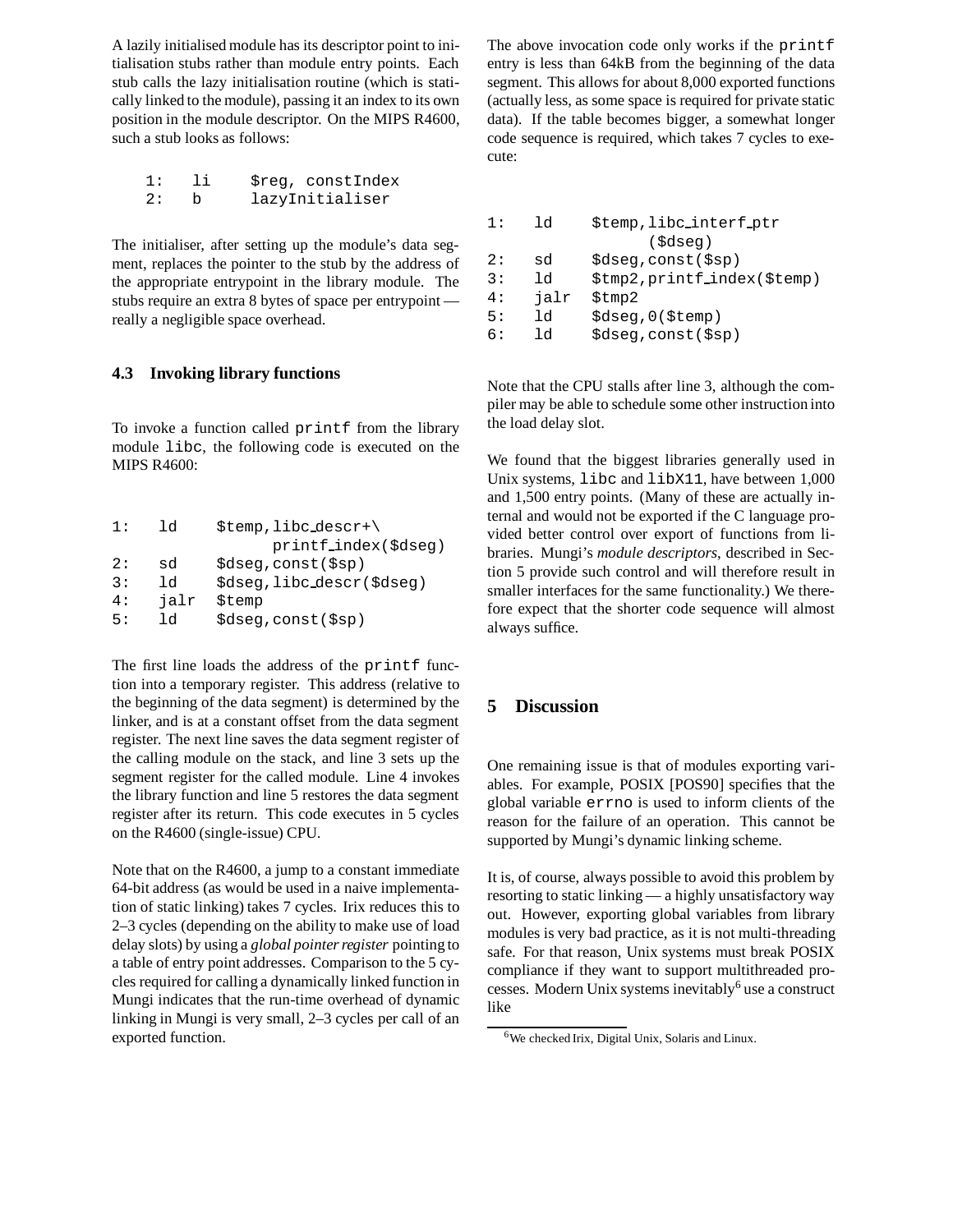```
extern int *_errno();
#define errno (*(__errno()))
```
to declare errno when multithreading is supported. The same works in Mungi without problems.

Another issue concerns function pointers, which are used, for example, by the  $C$  qsort() utility and to implement virtual functions in C++. Function pointers can no longer be simply entrypoint addresses, as invoking a function requires loading the data segment register prior to branching to the entry point. Hence a "function pointer" must consist of an (address, global pointer) pair. This does not cause problems with portability of properly written application code, as the C standard [ISO90] makes no assumption about the size of function pointers and explicitly prohibits casts between function pointers and other pointers. Unfortunately, most compilers do not enforce this rule and, consequently, there exists plenty of non-conforming code. However, "bug-compatibility" is not a design goal of Mungi, and we therefore do not consider this a significant problem. The format change of function pointers is the only change required to standard Unix compilers to allow them to support Mungi's dynamic linking scheme.

More changes are required for linking. We decided not much was to be gained by porting a Unix linker, and instead implemented a Mungi linker from scratch. Its size is about 4,000 lines of C.

The mechanics of preparing code for execution differs somewhat between Mungi and Unix. The main reason for this is the need to generate a different calling sequence for functions exported by dynamically linked libraries. In order to do this, the assembler must know which entrypoints will be loaded from a dynamic library.

This is supported by a *module description object* (MDO) associated with each library module. The MDO is a simple text object (which is presently created manually, although tools will automate this in the near future). It contains a list of entry points exported by the module, and a list of imported modules. Figure 2 gives examples of module descriptions.

C source objects are presently compiled to assembly language by an unmodified GNU C compiler.<sup>7</sup> The gcc output is then processed by the GNU assembler, which we modified to generate the proper calling sequence for cross-module calls and to access private static data from

| libc.mm   | main.mm       |
|-----------|---------------|
| [IMPORTS] | [IMPORTS]     |
|           | $link$ ibc.mm |
| [EXPORTS] | libz.mm       |
| strlen    |               |
| atoi      | [EXPORTS]     |
|           |               |
|           | [OBJECTS]     |
| [OBJECTS] | main.o        |
| c1.0      | sub.o         |
| c2.0      |               |
|           |               |

Figure 2: Sample module descriptions: At the left, a typical description (libc.md) of a library module libc.mm is given, while at the right the module description (main.md) of a program module main.mm is shown. Names correspond to Figure 3.

the module's data segment. The assembler reads the MDO in order to identify cross-module calls and produces relocatable binary objects.

When creating a library, the Mungi linker is used to (statically) link all of the library's relocatable objects into a single library module object; the linker determines the exported entry point from the MDO. It also adds the initialisation code for the library module, as well as the initialisation stubs which invoke it and the module constructor.

When preparing an executable module, the linker reads the MDOs of all imported libraries and creates the appropriate initialisation stubs for all imported functions, and (statically) links all remaining relocatable modules into the new program module, which is then ready for execution. Unlike Unix, no "run-time linker/loader" is required, as each module has its own initialisation code. The mechanics of Mungi linking are shown in Figure 3.

The Macintosh on the PowerPC uses a similar approach to dynamic linking [App94]. Function references in MacOS are represented by a "transition vector", which consists of the entrypoint address and the address of a "table of contents" (TOC), essentially the module's data segment.<sup>8</sup> The TOC contains pointers to imported functions, in the form of transition vector addresses, as well as pointers to the module's static data. C language function pointers are also represented as transition vector addresses.

<sup>&</sup>lt;sup>7</sup>As indicated a few paragraphs earlier, this implies that it is presently not possible to invoke function arguments outside their own module without modifications to the C source.

<sup>8</sup>The Macintosh terminology for modules is "fragments" but in order to avoid a proliferation of terms we will stick to calling them "modules".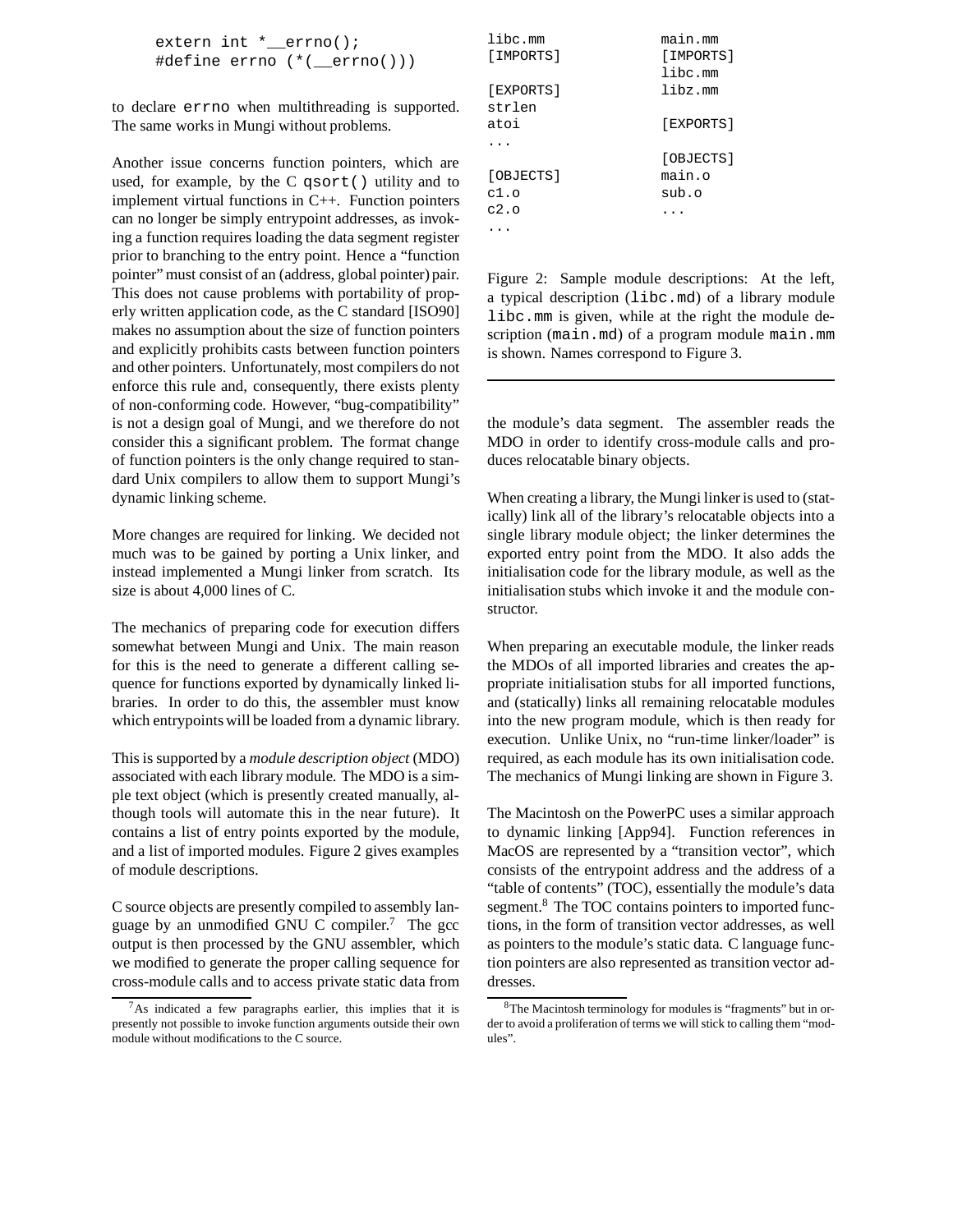

Figure 3: Dataflow for linking in Mungi. Left: A source object c1.c is compiled and linked with other relocatables into a dynamically linkable library object libc.mm. Right: A program main.c is compiled and linked into an executable module a.out.

The present module's TOC address is contained in the "table of contents register" (RTOC, equivalent to our data segment register). The invocation sequence for imported functions uses a double indirection. The caller loads the RTOC with the address of the callee's transition vector (i.e., the contents of the function pointer). The callee then loads the RTOC with the new TOC address by an indirect load through the present RTOC value. The main difference to our scheme is the extra indirection.

While the MacOS scheme is similar to ours, this does not obviate the need for position-independent code (called "pure executable code") on the Macintosh. This is because MacOS is not a SASOS, and can therefore not ensure that a dynamic library module is always linked at the same address.

#### **6 Performance**

Performance figures are shown in Table 1. The table gives execution times of a benchmark program (OO1 [CS92] run as a single process as in [HEV<sup>+</sup> 98]) for static and dynamic linking under Irix 6.2 and Mungi. All runs were performed on the same hardware running either Irix or Mungi in single-user mode. Lazy loading (for Irix) and lazy initialisation (for Mungi) were turned off to make timings more consistent. (As explained earlier, lazy loading/initialisation does not normally reduce overall runtime, only start-up latency.) Irix runs used the Irix 6.2 C compiler, assembler and linker, while Mungi runs used GCC version 2.8.1, the GNU assembler version 2.8.1 (modified to support dynamic linking) and our linker.

OO1 tests operations which are considered typical for object-oriented databases: lookup and insertion of objects, and traversal of inter-object references. The specification of OO1 requires a database server running on a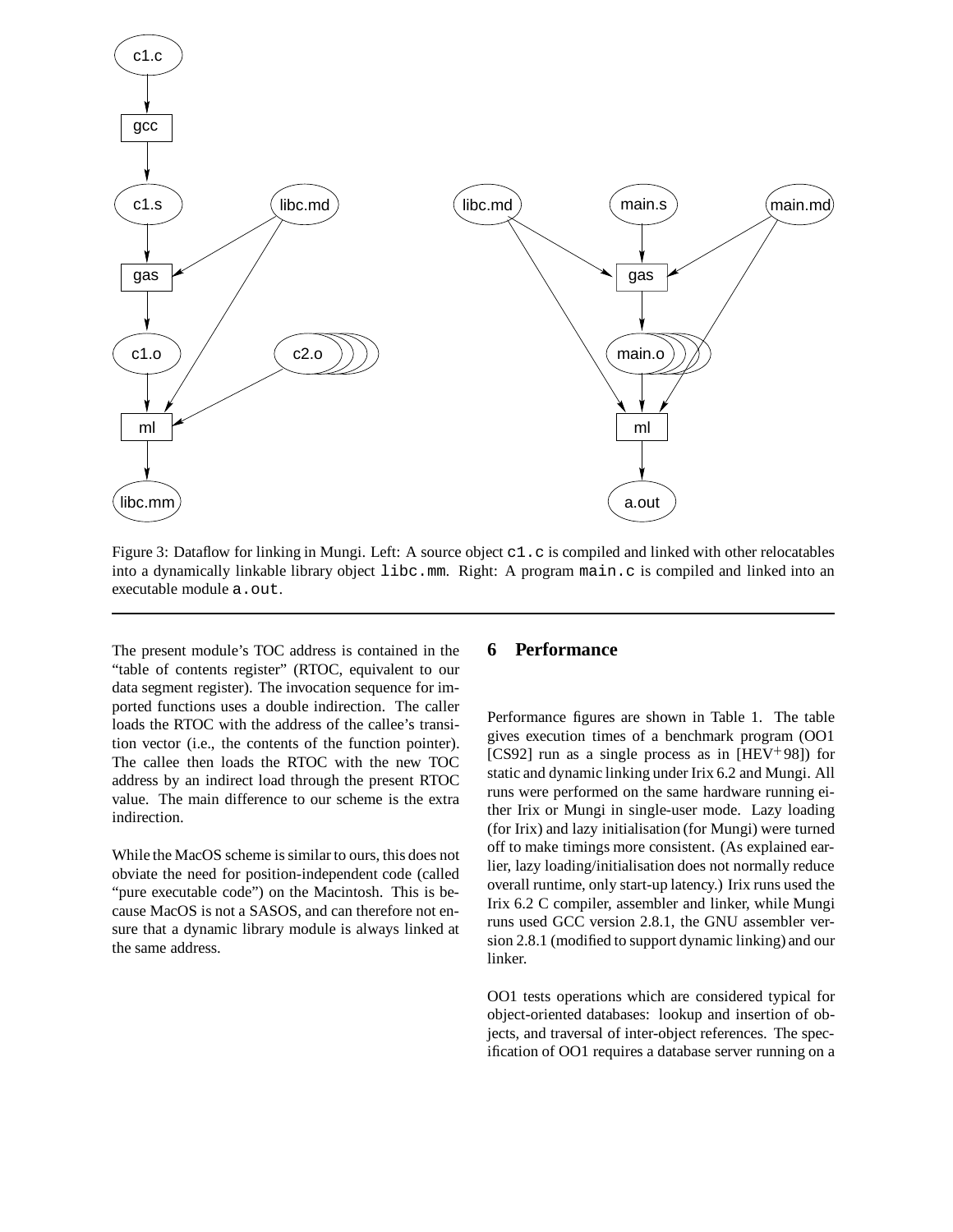|                   | $Irix/32-bit/SGI-cc$ |         |                   | Mungi/64-bit/GCC |          |                        |
|-------------------|----------------------|---------|-------------------|------------------|----------|------------------------|
|                   | static               | dynamic | $\frac{dw}{stat}$ | static           | dynamic  | $\frac{d}{v}$ dyn/stat |
| lookup            | 7.26(3)              | 8.02(3) | 1.104(10)         | 7.568(6)         | 8.199(4) | 1.083(3)               |
| forward traverse  | 4.77(3)              | 5.17(4) | 1.084(15)         | 6.013(6)         | 6.040(3) | 1.004(6)               |
| backward traverse | 5.13(2)              | 5.68(4) | 1.107(12)         | 6.976(4)         | 7.011(4) | 1.005(1)               |
| insert            | 4.61(2)              | 5.02(2) | 1.087(10)         | 4.528(4)         | 4.755(3) | 1.051(1)               |
| total             | 21.7(1)              | 23.9(1) | 1.097(12)         | 25.08(1)         | 26.00(1) | 1.037(1)               |

Table 1: Average execution times in ms of OO1 operations (single-process version, see [HEV<sup>+</sup>98]). Figures in parentheses indicate standard deviations in units of the last digit. Irix figures are for 32-bit execution using the SGI C compiler, while Mungi figures are for 64-bit executing using GCC.

machine different from the client, and also specifies that all updates are to be flushed to disk at certain points. As we are here only interested in the cost of function invocation, we ignored that part of the specification and ran everything in memory, without any I/O, and in a single process. In every other respect we followed the OO1 specification.

We implemented the "server part" of the database in a library module which is invoked by application code via normal function calls. In line with the OO1 specification, server invocations pass a function pointer to the database which the database invokes to obtain further data or pass data back to the client. The *lookup* part of the benchmark consists of 1000 server invocations, each looking up a different object, and each call invoking a client function passed as a parameter. The *forward traversal* operation consists of a single invocation of the server code, which invokes a client procedure 3,280 times (for different objects directly or indirectly linked to the object referenced in the server invocation). *Backward traversal* is similar; the actual invocation counts are different but, in average, the same as for forward traversal. The *insert* benchmark consists of 100 calls to the database, each inserting a new object into the database and in the process calling a client procedure three times. Hence the total benchmark performs about 8960 cross-module calls. The *lookup* and *insert* operations mainly exercise the index data structure (a B<sup>+</sup> tree in our implementation) while the *traversal* operations mostly follow internal links and thus perform mostly random accesses to the data without much use of the index structure.

This benchmark was selected as it is "tough" in the sense that it is dominated by cross-module calls to functions performing very little work. As it is the crossmodule tasks which bear the dynamic linking overhead in Mungi, this test stresses the overheads of the SASOS dynamic linking scheme. A benchmark consisting of the same number of function calls, with a larger fraction of calls being inter-module, would reduce the total overheads in Mungi while leaving Irix' overheads unchanged.

The table shows that on Irix there is an average 10 % penalty for using dynamically linked libraries, while on Mungi the penalty is less than 4 %. The average overhead due to dynamic linking of an inter-module function invocation in Mungi comes to about  $0.1 \mu s$  or about ten cycles on the R4600. This is more than the number of extra instructions required in the calling sequence for dynamically linked code. The difference can be explained with an increased number of cache misses.

The significantly lower overhead of dynamic linking in Mungi as compared to Irix is mostly due to the fact that the Mungi scheme does not require positionindependent code. The somewhat higher overhead of inter-module function invocation in Mungi (2–3 cycles more than in Irix) is more than compensated by not requiring position-independent code. Furthermore, the overhead in the Mungi scheme only applies to intermodule invocations, where in Irix inter-module calls to exported functions have the same overhead.

We also attempted to measure the initial overhead of dynamic libraries, i.e. the invocation overhead of the constructor which initialises the data segment. However, this overhead is so small that we could not measure it reliably for either Irix or Mungi. In both cases it is at most a few tens of microseconds.

While Mungi has a significantly lower penalty for dynamic linking than Irix, a seemingly disturbing observation from Table 1 is that code seems to execute generally slower under Mungi than under Irix. However, it must be kept in mind that all Mungi executions are true 64-bit, while Irix only supports 32-bit execution on the Indy. 32-Bit code is inherently faster on the MIPS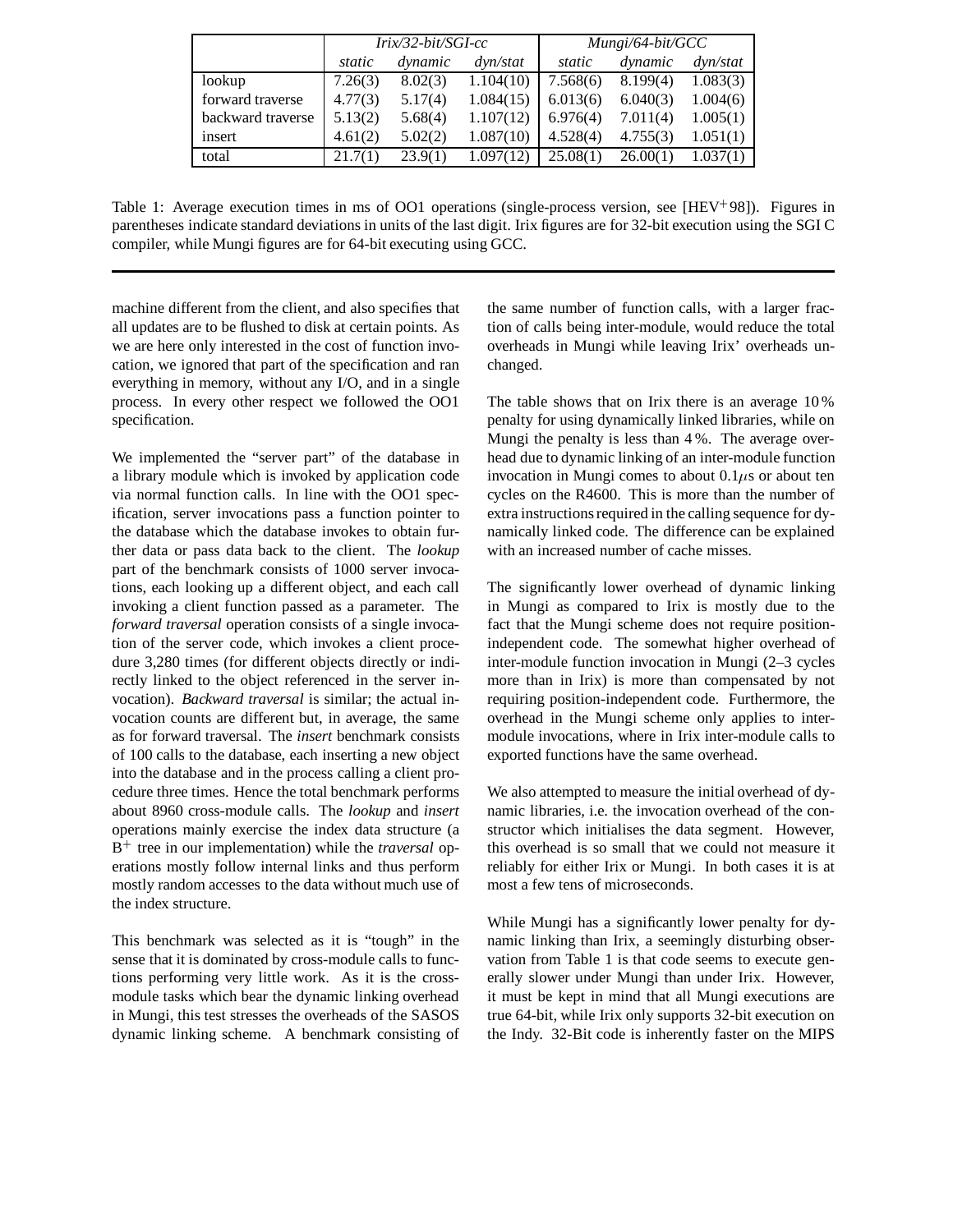|                   | Irix   | Mungi  |        | Mungi/Irix |       |
|-------------------|--------|--------|--------|------------|-------|
|                   |        | good   | bad    | good       | bad   |
| lookup            | 7.367  | 7.169  | 7.452  | 0.973      | 1.012 |
| forward traverse  | 5.904  | 6.085  | 6.079  | 1.031      | 1.030 |
| backward traverse | 6.796  | 6.992  | 6.991  | 1.029      | 1.029 |
| insert            | 4.755  | 4.724  | 4.801  | 0.993      | 1.010 |
| total             | 24.822 | 24.970 | 25.323 | 1 በበ6      |       |

Table 2: Average execution times in ms of OO1 operations on for 64-bit execution of statically linked code on Irix and Mungi. Code is compiled with GCC and assembled with the SGI assembler and finally linked with the native (SGI or Mungi) linker. "Good" vs˙''bad" in the Mungi numbers refers to the cache friendliness of the stack alignment and the last two column give Mungi execution time normalised to Irix times.

R4600 as loading a constant address requires more cycles for 64-bit than for 32-bit addresses. The tests were also run with different compilers: Mungi benchmarks could only be compiled with GCC, as SGI's C compiler/assembler/linker toolchain does not support our dynamic linking scheme, while the GNU assembler and linker do not support Irix. Finally, different implementations of the strcpy() C library functions are used.

In order to eliminate the effects of 32-bit vs. 64-bit execution and differing tool chains and C libraries, we did a direct comparison, running an identically compiled version of the statically linked benchmark code in 64-bit mode on both systems. This meant compiling and assembling the code, including the C library, using GCC and the SGI assembler, and then linking it for Irix with the SGI linker, and for Mungi with our linker. As the benchmarks only time user code (no system calls are performed between time stamps, and the timer overhead is subtracted), this means that identical instructions are executed on both systems.

As Irix does not support 64-bit code on our platform, we had to patch the executable to pretend to the loader that it was a 32-bit image. This approach works under certain circumstances (as long as only a very limited set of system calls are used), but only for statically linked code. One required system call where extra work was required is gettimeofday(): As the format of the timeval struct differs between the 32-bit and the 64 bit Irix APIs, we had to use the 32-bit C library interface for this call.

In order to verify that these modifications do not affect performance of the Irix executable, we ran the "proper" 64-bit image as well as the patched one on an SGI machine supporting 64-bit executions. We found that the execution times of the two versions were identical.

The results of running the same code in 64-bit mode on

Irix and Mungi are shown in Table 2. Two sets of Mungi results are presented: "good" and "bad", which differ only in the address at which the user stack is allocated. The stack address affects the results as it affects conflict misses in the Indy's data cache. The R4600 features separate on-chip instruction and data caches, both 2-way set associative and 16kB big [R4k95]. The Indy does not have secondary caches and thus has a high cache-miss penalty. The Mungi execution times recorded as "good" and "bad" in Table 2 correspond to the most and least cache friendly stack layout, respectively. They differ by about 1.5 %, which gives an indication of the impact of cache effects on the results. Irix runs used the default layout (which is cache friendly).

Comparing the Irix times with the "good" Mungi times it can be seen that they are very close. Mungi is between one and three percent faster on *lookup* and *insert*, and about three percent slower on the *traverse* benchmarks. For the total benchmark time these almost average out, with Mungi being 0.6 % slower. Given the fact that Mungi is several percent faster on some benchmarks and Irix on others, that overall difference is negligible and insignificant. They are much smaller than the performance gain of Mungi's dynamic linking scheme compared to the one used in Irix.

It is nevertheless interesting to speculate about the sources of these remaining differences. We can think of two possible reasons for the observed discrepancies in execution times: TLB misses and other cache effects.

The R4600 has a software-loaded, fully associative, 48 entry tagged TLB; each entry maps a pair of virtual pages [R4k95]. Hence the TLB can map a maximum of 96 pages, or 384kB. As the total database is about 4MB in size, and the benchmark is designed to access its contents randomly, a significant number of TLB misses is expected, particularly in the *traverse* operations.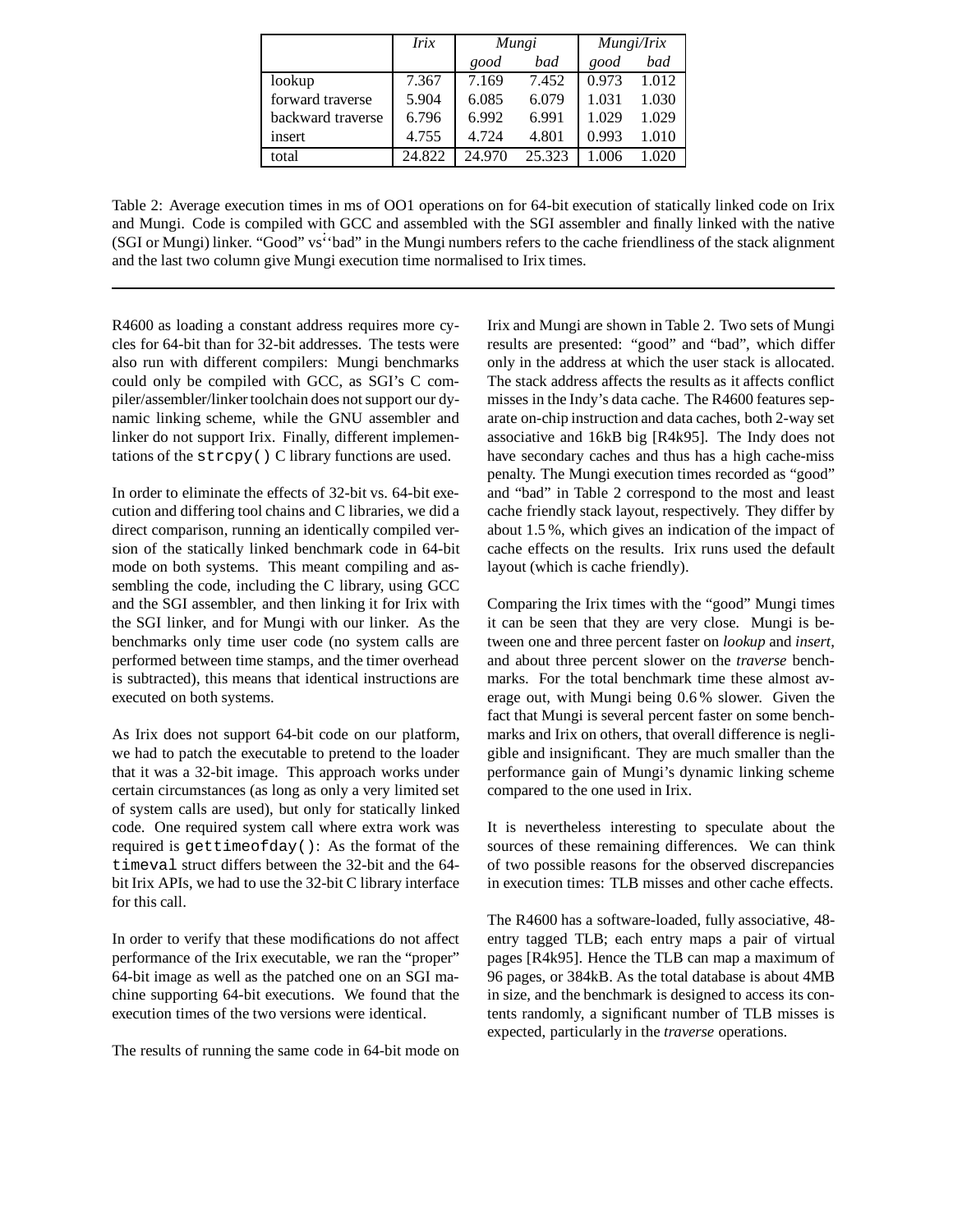Mungi is implemented on top of the L4 microkernel [EHL97], hence TLB misses are handled by L4. The microkernel's TLB miss handler is highly optimised and loads the TLB from a software cache [BKW94,EHL99] which is big enough to hold all page table entries required for the benchmark. However, the need to support 64-bit address spaces makes L4's TLB miss handler inherently slower than what can be achieved in a system only supporting 32-bit address spaces. Slightly slower handling of TLB misses in L4, and thus Mungi, is a likely explanation for the somewhat slower Mungi execution in the *traverse* benchmarks (which particularly exercise the TLB).

Other cache effects which could impact on the results are instruction cache conflicts. While we made certain that the same user-mode instructions are executed in both benchmarks, the layout of the executable still differs as a result of linking different system libraries and the linkers using different strategies for collecting relocatable modules. These differences can lead to different cache miss patterns. The *traverse* benchmarks contain the largest number of cross-module invocations (and hence nonlocal jumps) and are most likely to be affected.

# **7 Conclusions**

In this paper we have examined the issues relating to linking in a single address space, and have compared them to linking in a Unix system. We have presented a dynamic linking scheme for Mungi and have discussed its merits and limitations. Benchmarking shows that the run-time overhead of Mungi's dynamic linking scheme is less than half of dynamic linking in Irix, in a scenario which favours Irix.

The performance advantages of a dynamic linking scheme as that used in Mungi could be obtained in traditional systems too, *if they used a global address space for dynamically-linked libraries*. As in *quickstart*, a region of the address space must be reserved for library modules, and each participating module must always be linked at the same address. Such a scheme would obviate the need for position independent code even in traditional systems. It requires a system-wide manager which hands out address regions for linking libraries, and each of a participating library's clients must follow the protocol of always linking the library at the same address. A single-address-space operating system guarantees this automatically, as in such a system *every* object is always mapped to the same virtual memory address.

#### **8 Acknowledgements**

Luke Deller gratefully acknowledges his School of Computer Science & Engineering Vacation Scholarship under which most of the work presented here was performed. The project also received support from the Australian Research Council under the Small Grants Scheme.

# **9 Availability**

Mungi will be freely available in source form under the GNU General Public License from http://www.cse.unsw.edu.au/~disy/Mungi.html.

#### **References**

- [App94] Apple Computer Inc. *Inside Macintosh: PowerPC System Software*. Addison-Wesley, 1994.
- [Ber80] Viktors Berstis. Security and protection in the IBM System/38. In *Proceedings of the 7th Symposium on Computer Architecture*, pages 245–250. ACM/IEEE, May 1980.
- [BKW94] Kavita Bala, M. Frans Kaashoek, and William E. Weihl. Software prefetching and caching for translation lookaside buffers. In *Proceedings of the 1st Symposium on Operating Systems Design and Implementation*, pages 243–253, Monterey, CA, USA, 1994. USENIX/ACM/IEEE.
- [Cha95] Jeffrey S. Chase. *An Operating System Structure for Wide-Address Architectures*. PhD thesis, University of Washington, 1995. URL http://www.cs.duke.edu/ chase/research/thesis.ps.
- [CLBHL92] Jeff S. Chase, Hank M. Levy, Michael Baker-Harvey, and Edward D. Lazowska. How to use a 64-bit virtual address space. Technical Report 92-03-02, Department of Computer Science and Engineering, University of Washington, Seattle, WA, USA, 1992. URL ftp://ftp.cs.washington.edu/tr/- 1992/03/UW-CSE-92-03-02.PS.Z.